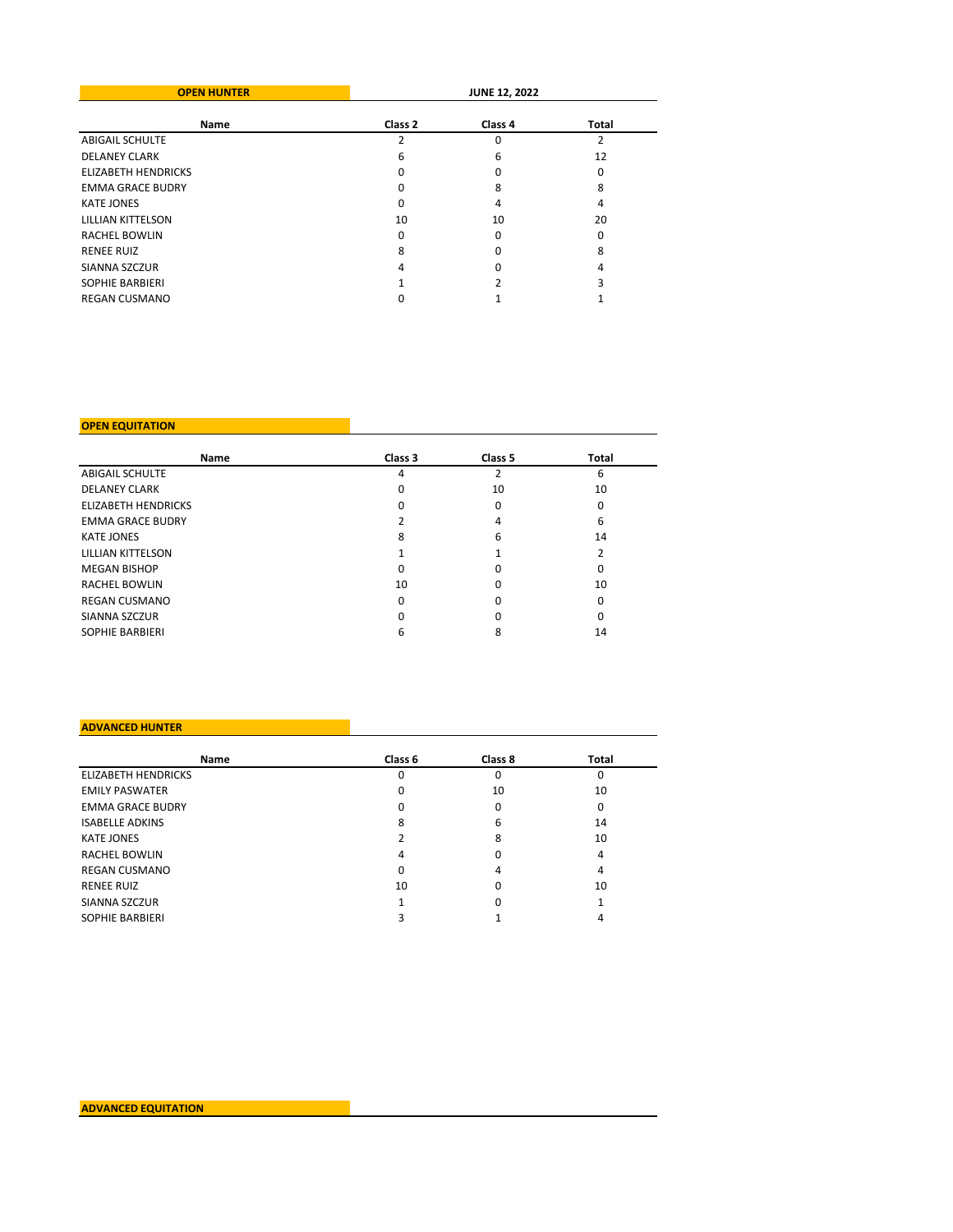| Name                       | Class <sub>7</sub> | Class 9 | Total |
|----------------------------|--------------------|---------|-------|
| <b>ELIZABETH HENDRICKS</b> |                    | O       | 0     |
| <b>EMILY PASWATER</b>      |                    |         | 0     |
| <b>EMMA GRACE BUDRY</b>    |                    | 0       | 4     |
| <b>ISABELLE ADKINS</b>     |                    | 10      | 12    |
| <b>KATE JONES</b>          | 10                 | 4       | 14    |
| <b>RACHEL BOWLIN</b>       | 8                  |         | 8     |
| <b>REGAN CUSMANO</b>       |                    | 6       | 6     |
| <b>RENEE RUIZ</b>          | n                  |         |       |
| SIANNA SZCZUR              | 6                  |         | 6     |
| <b>SOPHIE BARBIERI</b>     |                    |         | 9     |

### **INTERMEDIATE HUNTER**

| Name                       | Class 12 | Class 14 | Total |
|----------------------------|----------|----------|-------|
| <b>ALEXIS SYLVESTER</b>    | 8        | 6        | 14    |
| <b>AMANDA DERR</b>         |          | 0        |       |
| <b>CHARLOTTE COUGHLIN</b>  | 4        | 10       | 14    |
| <b>CRYSTAL PAULL</b>       | 10       | 0        | 10    |
| <b>FIONA ZIELINSKI</b>     | O        | 4        | 4     |
| <b>ISABELLA LAPERRIERE</b> | 8        | O        | 8     |
| <b>JAYDEN FREY</b>         |          | $\Omega$ |       |
| <b>KIMBERLY SMICK</b>      | 4        |          | 5     |
| <b>LAYLA HARTMAN</b>       | 6        | 8        | 14    |
| <b>LEAH BRADFORD</b>       |          |          | 4     |
| <b>MAKAYLA PFANNES</b>     |          | U        |       |
| <b>RACHEL BOWLIN</b>       | 6        | n        | 6     |
| <b>SCARLETT LOGAN</b>      | 10       | n        | 10    |
| SIANNA SZCZUR              | 2        | n        | 2     |
| SOPHIA BOMMARITO           |          |          |       |

| <b>INTERMEDIATE EQUITATION</b> |          |          |                |
|--------------------------------|----------|----------|----------------|
| Name                           | Class 13 | Class 15 | Total          |
| <b>ALEXIS SYLVESTER</b>        | 8        | 0        | 8              |
| <b>AMANDA DERR</b>             |          | ŋ        |                |
| <b>CHARLOTTE COUGHLIN</b>      | 4        |          | 6              |
| <b>CRYSTAL PAULL</b>           | 6        | 0        | 6              |
| <b>FIONA ZIELINSKI</b>         | 4        | 10       | 14             |
| <b>ISABELLA LAPERRIERE</b>     |          | 0        | $\overline{2}$ |
| <b>JAYDEN FREY</b>             | O        | 0        | 0              |
| KIMBERLY SMICK                 |          | 4        | 6              |
| <b>LAYLA HARTMAN</b>           | 8        | 6        | 14             |
| <b>LEAH BRADFORD</b>           |          | 8        | 8              |
| <b>MAKAYLA PFANNES</b>         |          | ŋ        |                |
| <b>RACHEL BOWLIN</b>           | 10       | O        | 10             |
| <b>SCARLETT LOGAN</b>          | 10       |          | 11             |
| SIANNA SZCZUR                  | 6        |          | 6              |
| SOPHIA BOMMARITO               | 6        | 0        | 6              |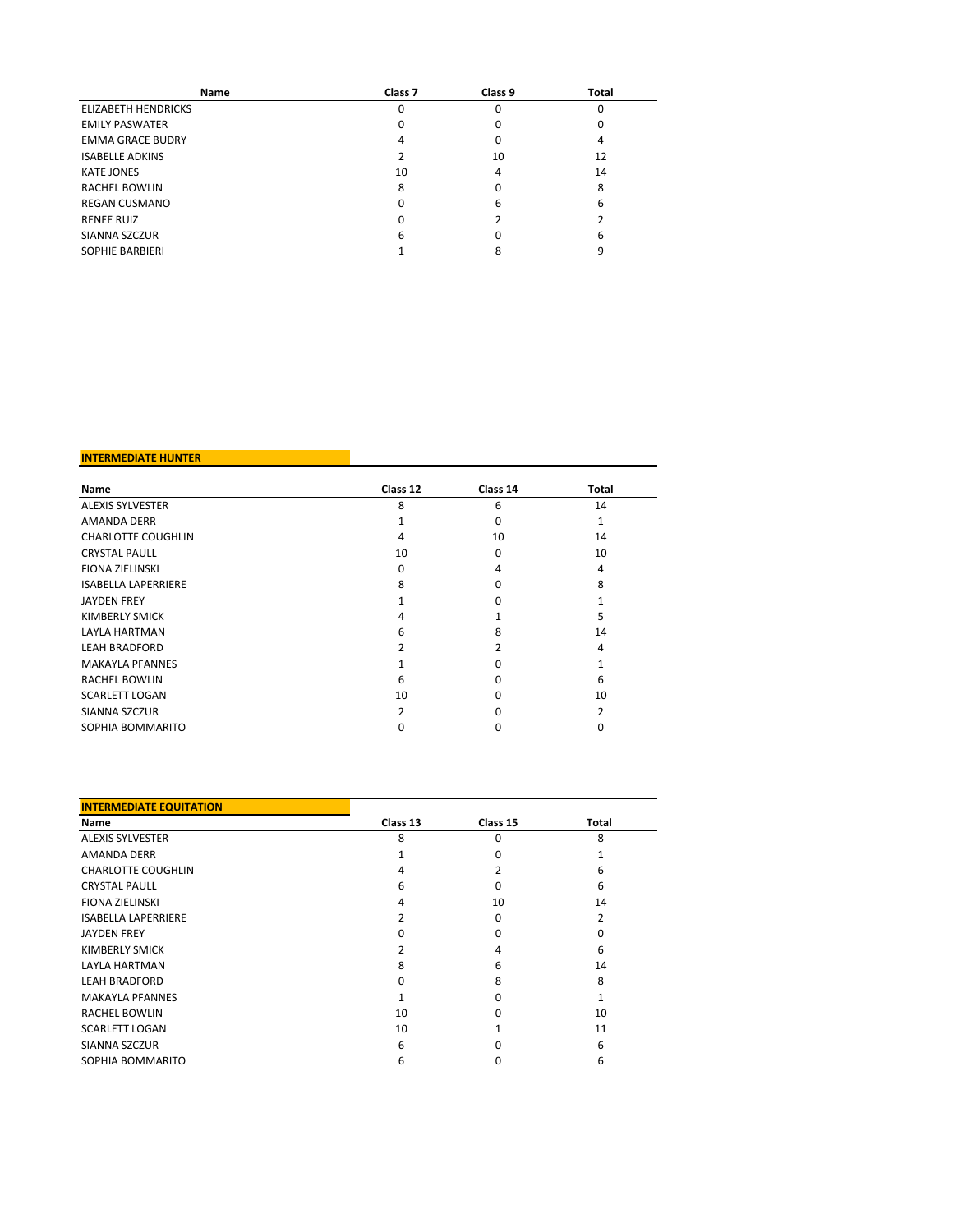## **BEGINNER HUNTER**

| Name                    | Class 16 | Class 18 | Total |
|-------------------------|----------|----------|-------|
| <b>ALLY ROSPINO</b>     | 6        | 0        | 6     |
| KAYLA KRANZO            | 10       | 4        | 14    |
| LAUREN KOSAKOWSKI       | 4        | 0        | 4     |
| <b>AVA JOHNS</b>        | 8        | 10       | 18    |
| <b>NATALIE CLARK</b>    |          | 0        |       |
| ALEXANDRA JAGUSTIN      | 4        | 8        | 12    |
| <b>ARIANNA LOWE</b>     | 6        | 6        | 12    |
| <b>SHARON WILSON</b>    | 10       |          | 11    |
| <b>MADISON CAMPBELL</b> | 8        |          | 8     |

### **BEGINNER EQUITATION**

| Name                    | Class 17 | Class 19 | Total |
|-------------------------|----------|----------|-------|
| <b>ALLY ROSPINO</b>     | 4        | 0        | 4     |
| KAYLA KRANZO            | 6        | 0        | 6     |
| LAUREN KOSAKOWSKI       | 10       | 8        | 18    |
| <b>AVA JOHNS</b>        |          | 0        |       |
| <b>NATALIE CLARK</b>    | 8        | 0        | 8     |
| ALEXANDRA JAGUSTIN      | 8        | 4        | 12    |
| <b>ARIANNA LOWE</b>     | 6        | 6        | 12    |
| <b>SHARON WILSON</b>    | 10       | 10       | 20    |
| <b>MADISON CAMPBELL</b> | 4        | 0        | 4     |
| <b>ANNA CATANESE</b>    | 0        |          |       |
| SANDRA HACKELBERG       |          |          |       |

## **WALK TROT/ POLE PILE HUNTER**

| Name                  | Class 20 | Class 22 | Total |
|-----------------------|----------|----------|-------|
| <b>ELI PALMER</b>     |          | 0        |       |
| ELIZABETH VANDEVYVER  |          |          |       |
| <b>GRACE RAE</b>      | 4        | 4        | 8     |
| <b>ISABELLA GUINN</b> | 10       | 10       | 20    |
| NIVETHAA RAJKUMAR     | 6        | 8        | 14    |
| <b>SARAH DINSMORE</b> | 8        |          | q     |
| <b>SIENNA RHOTEN</b>  |          | 6        |       |

# **WALK TROT/ POLE PILE EQUITATION**

| Name                  | Class 21 | Class 23 | Total |
|-----------------------|----------|----------|-------|
| <b>ELI PALMER</b>     |          | U        |       |
| ELIZABETH VANDEVYVER  | 8        | 8        | 16    |
| <b>GRACE RAE</b>      |          |          |       |
| <b>ISABELLA GUINN</b> | Δ        | 10       | 14    |